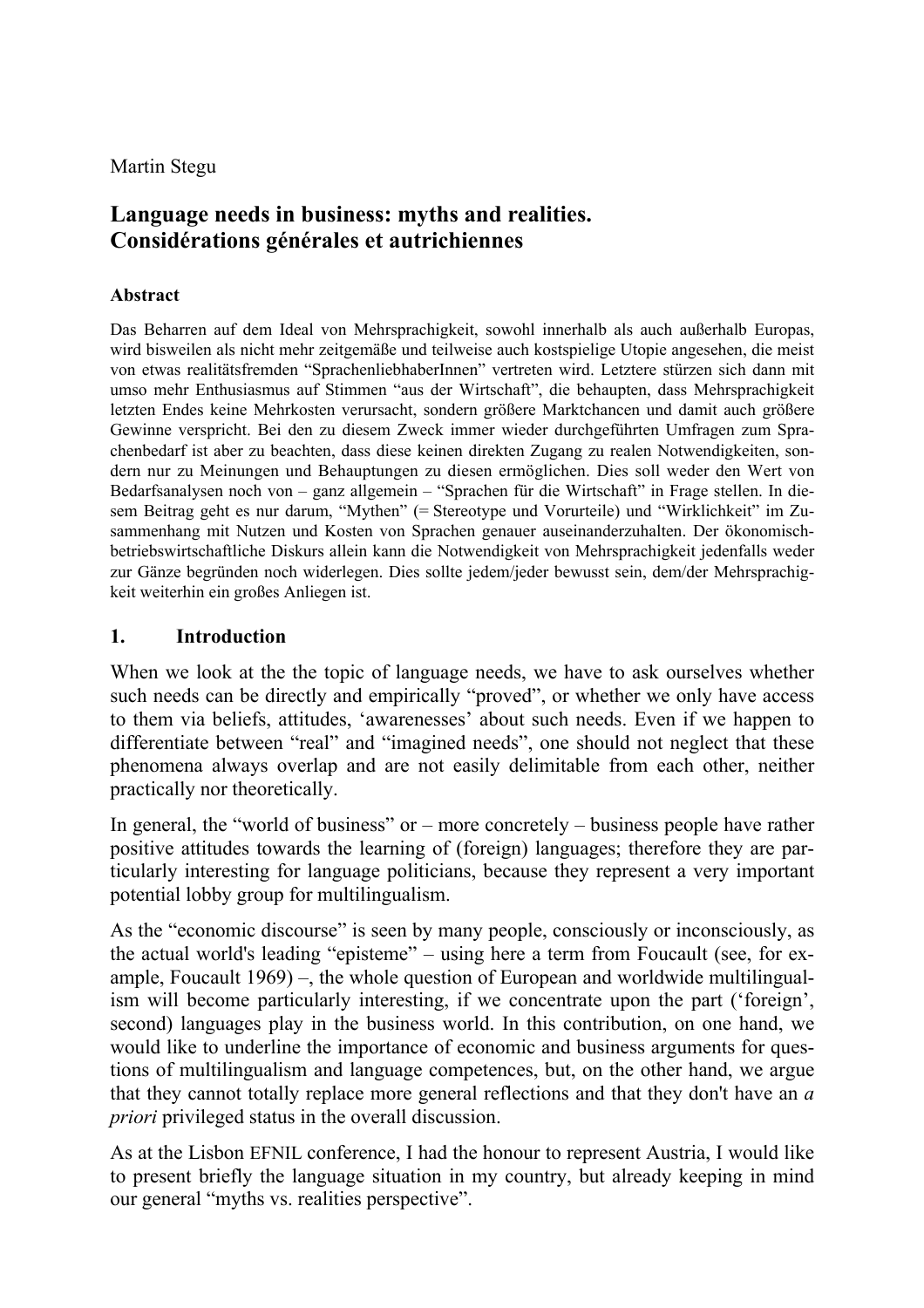### **2. Language situation in Austria**

The main official language of Austria is German (89% of the population; Archan/ Holzer 2006: 18). As German is generally considered to be a pluricentric language, it will not come as a surprise that the standard German spoken and written in Austria is not identical with the standards of Germany, Switzerland etc. Between German speaking countries, though, you will not find clear cut language frontiers, but rather dialect continua, which will also influence the standard varieties of the countries concerned.

There are only a few traces of the multilingual reality of the former Austro-Hungarian monarchy, which are the so called "autochthonous" minority languages Slovene (Carinthia, Southern Austria); Croatian (the Burgenland variety, Eastern Austria), Hungarian (Burgenland), Czech and Slovak (Vienna) and Romanes. Especially in the urban agglomerations you find immigrant minorities with their languages (Turkish, Serbian/Croatian/Bosnian, etc.).

The main foreign language taught at the primary and secondary level (and even in the kindergartens) is of course English (approximately 98%), the other languages are, in the elementary schools, French 1.7%, Italian 1.8%, Spanish 0.1%, Slovene 0.5%, Croatian 3%, Hungarian 0.1%, and, in the secondary schools (grammar schools, "Gymnasien", etc.), French 29.0%, Italian 9.6% (especially in Carinthia and Tyrol), Spanish 5.1%, Russian: 1,5% (Archan/Holzer 2006: 21ss.).

Even a superficial analysis of these data will show us that the languages of the autochthonous minorites play a (modest) role almost exclusively at the primary level, apart from a few pilot and/or prestige projects (cf. the bilingual Gymnasien in Klagenfurt/ Carinthia and Oberwart/Burgenland), and that the immigrant languages are practically non-existant in the normal school curricula.

As we have already mentioned, we find Italian as language subject in many secondary schools in Carinthia, an Austrian federal province which has a border with Italy. The same "Bundesland" also has a border with Slovenia, but Slovenian is much less widespread in Carinthian schools than Italian – although it is also one of the two indigenous languages of Carinthia, and Italian is not. The number of schools with Czech, Slovak and Hungarian in the regions bordering on the corresponding countries is not very large either. Since the fall of the Iron Curtain, the situation has certainly improved in some respects, but it has never been possible to register a considerable 'run' to the (Middle and) East European languages, neither on the part of private learners, nor – still less – on the part of the school system with its offer of compulsory and optional language courses.

Although the myth of the Austro-Hungarian monarchy has always been present up to a certain degree in the Austrian population and the historical and geographical proximity of Austria to 'Eastern' countries has always been underlined – even and particulary in times, where the frontiers were still rather closed –, there were only ever a restricted number of people who developed a specific know-how in commercial and other kinds of contacts with those countries. The average Austrian had become more and more "West oriented", and this orientation has remained decisive also for the selection (and institutional) offer of foreign languages. Even the growing interest in (formerly rather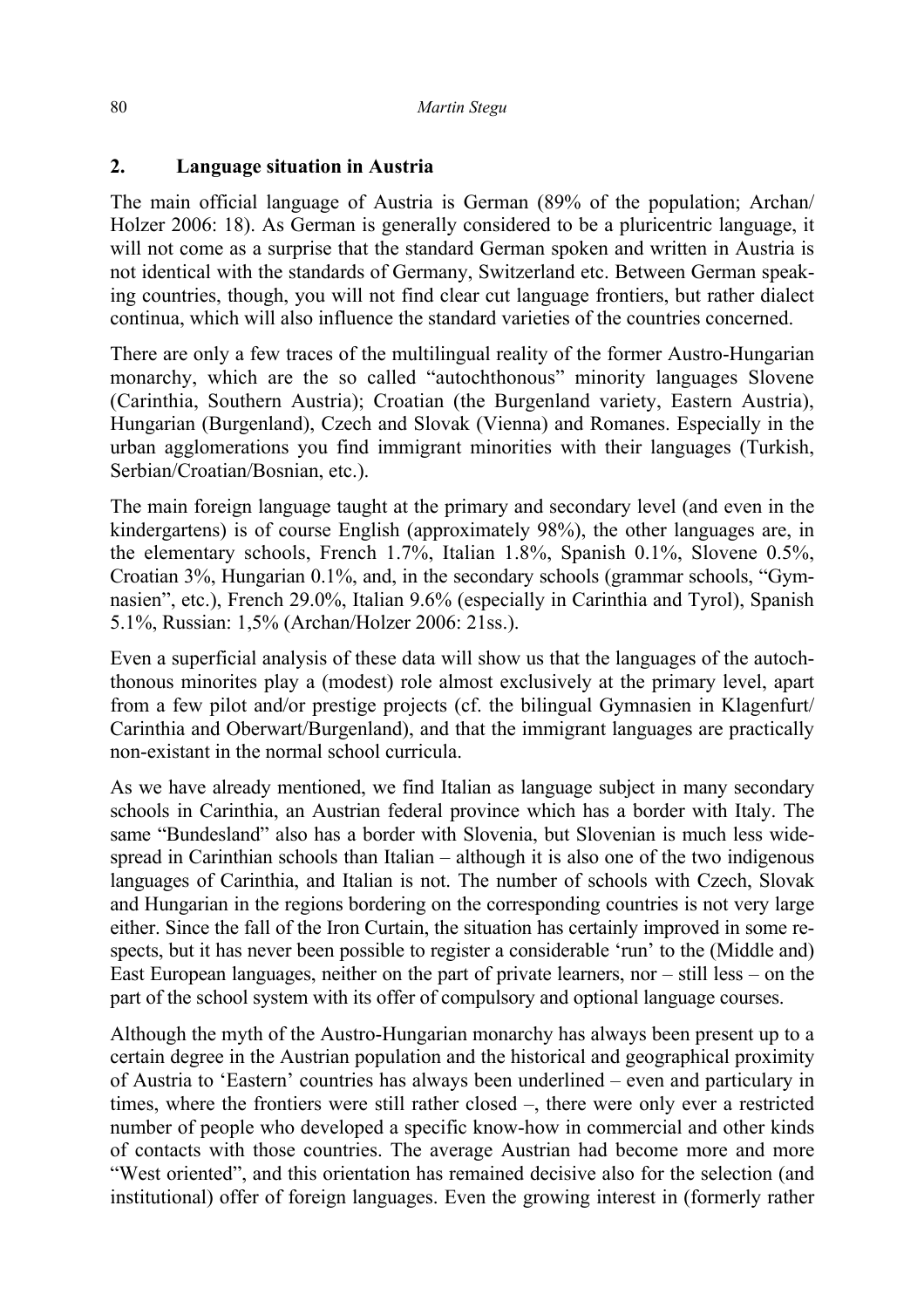cheap) holidays at the beautiful coasts of (Ex-)Yugoslavia was not able to overturn the general beliefs and prejudices about the especially high degree of difficulty (and the low degree of estethic attractiveness) of Slavic and other languages of the geographic region in question.

If we have a look at the tertiary university level, we have to distinguish language studies on one hand and other subjects with complementary language teaching on the other. For our context the second case is much more relevant.

In Austrian universities there had been a long tradition of complementary, optional language courses, called "für Hörer aller Fakultäten", which were free, but often held in didactically problematic large groups, especially for languages like Spanish and Italian.

As these courses were not part of the core curricula, most universities stopped this offer, with one remarkable exception, my own university, the WU/Wirtschaftsuniversität Wien (www.wu.ac.at). But in some other universities they founded so called language centers, which are no longer free of charge (or were not integrated in the normal tuition fees) and guaranteed a better quality management and smaller groups than in those mass courses mentioned before. (By the way, there is a scaling of the course fees so that they are still much less expensive for students than for external learners.)

The only non language curriculum category with a compulsory language programme is Business Administration and Economics. As an example, I just want to explain the system in the WU, where we have two main branches of study: Business Administration and International Business Administration. Business Administration has one compulsory language, most of the students choose English, but it is also possible to choose another language; International Business Administration in the bachelor system has two languages (the possible languages will be enumerated below). In the former Diplom- or Magistersystem it was even possible to study three or more languages, one as a so called "Langsprache" ("long language"= in the first and second part of the study), and the others either as "short languages", one in the first and one in the second part, or as optional subjects.

It is interesting enough to see that the Bologna System has not always brought along advantages, so for instance the language offer has suffered from the Bologna restructuring, at least in my university. In the former Magisterstudium there were many electives, and many students chose languages, and so they were given the opportunity to attend at least beginner courses in a third, fourth or fifth language. In the Business Administration programme now there are no more free electives, because the study programme has been filled up with marketing, economics, statistics, etc., which makes it very difficult to integrate totally curriculum independent language courses into the students' timetables.

In addition to this, the new master programmes are also not very language friendly because they were only planned by marketing, finance, etc. professors who were not supposed to integrate a preexisting language policy. This constellation has brought about the result of what I would call an "*implicit* language policy", which nobody has planned as such, but which sometimes has more consequences than an *explicit* one.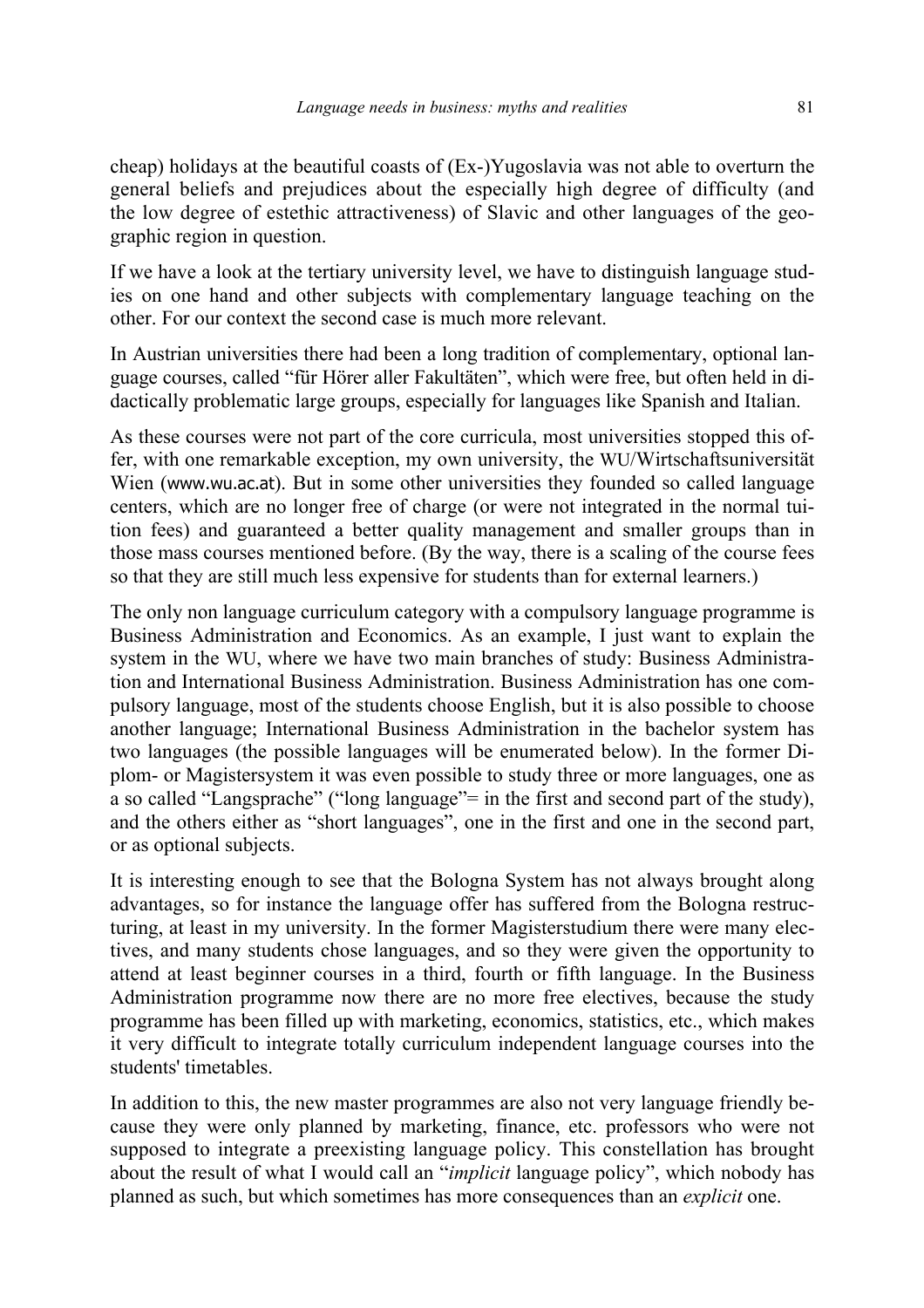Which are the languages which can be chosen by our business students? English, French, Italian, Spanish, Russian, Czech, in a cooperation project with the Institute of Sinology of the University of Vienna, also Chinese, as "ordinary" language subjects; there are some other languages where you can attend courses for beginners in order to reach a "survival level" (e.g. Japanese, Arabic, Portuguese, Bosnian-Serbian-Croatian and many others). In the Diplom-/Magisterstudium the ordinary programme started with A2/B1 level and led to a B2/C1 level (of the Common European Reference Framework for Languages, Trim 2001), with a special focus upon economic language and communication.

There are also other universities, faculties, universities for applied sciences (Fachhochschulen), and some of them may have a broader or more specific language offer (I am thinking here of the FH Eisenstadt in the Burgenland which is specialized in the languages of Central and Eastern Europe), but in general, the canon of the languages offered is more or less identical. We have English, and French, Italian, Spanish and Russian, plus the one or other language.

# **3. Language needs and language needs analyses**

In order to steer or to reorientate language learning offers and choices, from time to time educational and/or economic institutions conduct so called language needs analyses (cf. Vandermeeren 1998, Archan/Dornmayr 2006, but also the ELAN study, see bibliography). Normally in such analyses the actual language use in mainly export oriented and multinational companies is described, and the managers are asked whether the language competences seem to them to be sufficient or should be intensified and/or diversified. The results of such surveys are supposed to adjust and correct only tradition or intuition based beliefs about the importance of certain languages, and no one would deny the usefulness of such surveys which can deliver some concrete data about language use and language needs; but one should never forget that we can only get direct access to the beliefs of managers, stakeholders etc. *about* language needs, and not to language needs *as such*. The success of export sales is based upon so many different factors that I personally have doubts about the seriousness of claiming that the failure of a certain export project was *exclusively* caused by insufficient language competence.

I think that the whole "language needs and language needs analyses approach" still merits more fundamental, 'epistemological' reflection. The 'ideal' situation would of course be that the selling company speaks the language of its client perfectly (or maybe also that the client has a perfect competence of the language of the selling company). In a multinational company the ideal, utopian situation would be that every employee speaks all the languages of his/her colleagues at a C2 level (see above). The second best solution for both scenarios would be the perfect mastery of a *lingua franca*, for example English (cf. Seidlhofer 2004, Jenkins 2007). Here the question will arise whether a *lingua franca* can, by definition, be "perfectly mastered" and whether there are not still potential intercultural problems to be solved.

Of course, the "perfect mastery" of foreign languages (whether *linguae francae* or not) is such a utopian and unrealistic goal that nobody would discuss it seriously in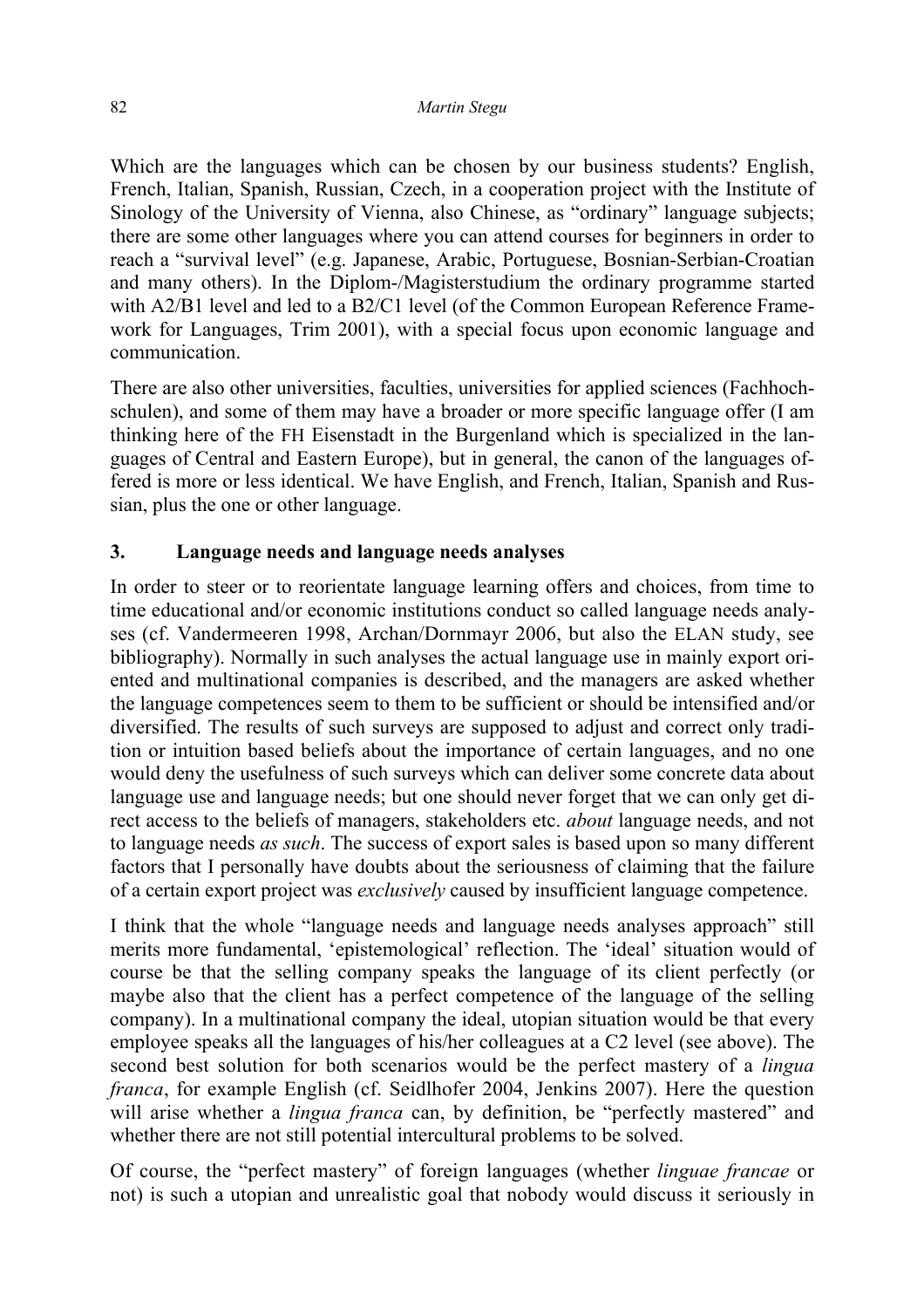the context of language needs (apart from language specialists, such as language teachers, translators, etc.). That shows us that language competences, i.e. the diversity of languages learnt and the levels of competence reached in each of them, within the language needs discussion will always have to do with some compromise, because we all know that it is impossible to know *all* the languages spoken by potential communication (and commercial) partners and that it is even less possible to know all these languages "perfectly".

In business contexts, on the other hand, "quality", "excellency" are frequently used words, and there will always be an at least implicit comparison and potential parallelism between the excellency of the sold product and the excellency of the communication processes which lead to the act of sale – of communication processes which, as we know, often happen in foreign languages.

Discussions about language needs in business in a possible didactic perspective oscillate in a sort of dialectic tension between realism – a certain minimum standard of competences in order to guarantee the communicative actability of commercial projects – and the goal of excellency even in foreign language aspects. It seems evident that in the case of two equally good products the communicative aspects  $($  = very often the foreign language competences) may become a decisive criterion. Sometimes these communicative and foreign language competences may become even more important than the "objective quality" of a product.

In non business contexts the "perfect mastery" of a foreign language for most language didacticians is no longer a realistic didactic goal; for many supporters of the maintenance of European and world wide plurlingualism, the only way of saving this idea is to give up the absolute ideal of nearnativeness in the (foreign, second, third, etc.) languages concerned. There are many reasonable arguments for this claim; but everyone who has to do with business should know that in competitive constellations, the "quality" of language competence will be suddenly assigned a much larger importance than in the generally admitted *doxa* of foreign language didacticians. (We will come back to the role of "language awareness" in the next part, but we can still affirm that the "norm awareness" of business people and of foreign language didacticians do not [not yet?] absolutely coincide.)

Even if we attribute to the findings of language needs analyses a relatively high part of "realism", we still have to accept another form of compromise: It is impossible for schools and universities to always adapt immediately to permanently changing market demands. The offer of languages in official educational establishments will always be somehow conservative. This insight, however, should not justify the maintenance of certain "language canons" (for example "English, Latin, French" and nothing more) *per saecula saeculorum*.

As we wanted to show in this chapter the possibilities and limits of language needs analyses, we would like to discuss in the following paragraphs the role of "language needs awareness" and some other problems in the context of "economic and business arguments for the learning of languages".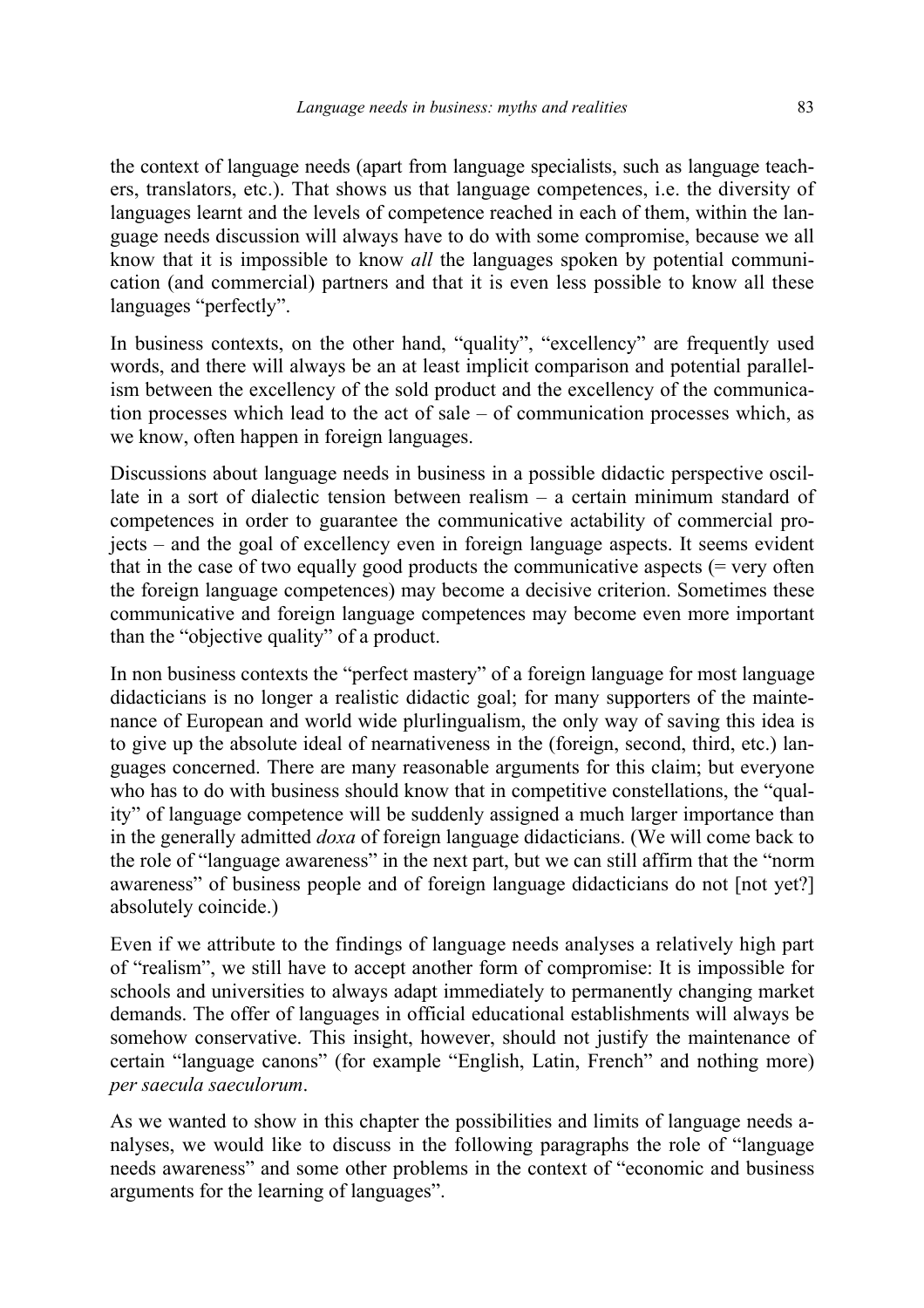# **4. Langues 'étrangères' et économie: quelques points de discussion**

### **4.1 Language (needs) awareness**

Nous avons déjà mentionné qu'on ne devrait pas identifier les résultats d'analyses de besoins linguistiques avec les besoins 'réels', mais seulement avec les croyances que les personnes interrogées se font de ces besoins. Il s'agit là d'un phénomène de "language awareness" ("conscience linguistique"; cf. James/Garret 1992), à savoir de "language needs awareness" (en suivant l'exemple de termes comme "language learning awareness"). Comme dans mon approche, l'"awareness" peut être également explicite et verbalisée et peut ainsi mener vers des réflexions (pré-)théoriques, nous pourrons y voir aussi une forme de "linguistique populaire" ("folk linguistics").

Sans trop vouloir entrer dans les détails de ces approches (voir Stegu 2008a), je voudrais juste souligner trois aspects:

- a) Comme à notre avis il n'existe de ligne de démarcation nette et objective ni entre "expert theories" et "folk theories" ni entre "experts" et "non-experts" (en allemand: "Laien"; voir Stegu 2007), il faudra se rendre compte que tout le domaine de la politique linguistique ainsi que tous les propos ayant trait aux besoins linguistiques se trouvent toujours sur un continuum entre réflexion "scientifique" et réflexion "populaire".
- b) La linguistique appliquée, dans sa passion pour une ouverture vers le monde si réel de l'économie et du business, ne devrait pas prendre les opinions de représentants de ce dernier naïvement pour des faits objectifs (ni pour de pures fictions, d'ailleurs). De toute manière, elle devrait étudier plus intensément l'origine et la genèse de ces croyances, convictions, attitudes, "awarenesses" pour pouvoir leur attribuer le statut qu'ils méritent.
- c) La plupart des linguistes ont une attitude positive vis-à-vis du plurilinguisme et seront toujours heureux d'être confrontés à des opinions provenant du monde économique qui favorisent également l'utilité, voire la nécessité du plurilinguisme pour les activités économiques et commerciales. Mais il ne faut pas oublier non plus quelles personnes, dans la plupart des entreprises interrogées, sont choisies pour répondre à des questionnaires portant sur des problèmes linguistiques: "Ah, c'est encore quelque chose pour Mme XY; elle s'intéresse aux langues […]!" Qu'il s'agisse d'opinions *pour* ou *contre* un renforcement du plurilinguisme, j'insiste une dernière fois sur le fait que nous avons affaire à des opinions subjectives qui ne décrivent "la réalité" que d'une façon indirecte.

# **4.2 Besoins réels vs. motivations personnelles**

Dans les théories de la motivation, on distingue entre motifs extrinsèques et motifs intrinsèques (Dörnyei 2001, Stegu 2008b). Quand quelqu'un est un grand amateur d'opéras italiens et commence à apprendre la langue de ces livrets, il sera guidé par une motivation intrinsèque; quand une personne apprend qu'elle passera les cinq prochaines années de sa vie professionnelle dans une filiale de son entreprise à Rome, c'est plutôt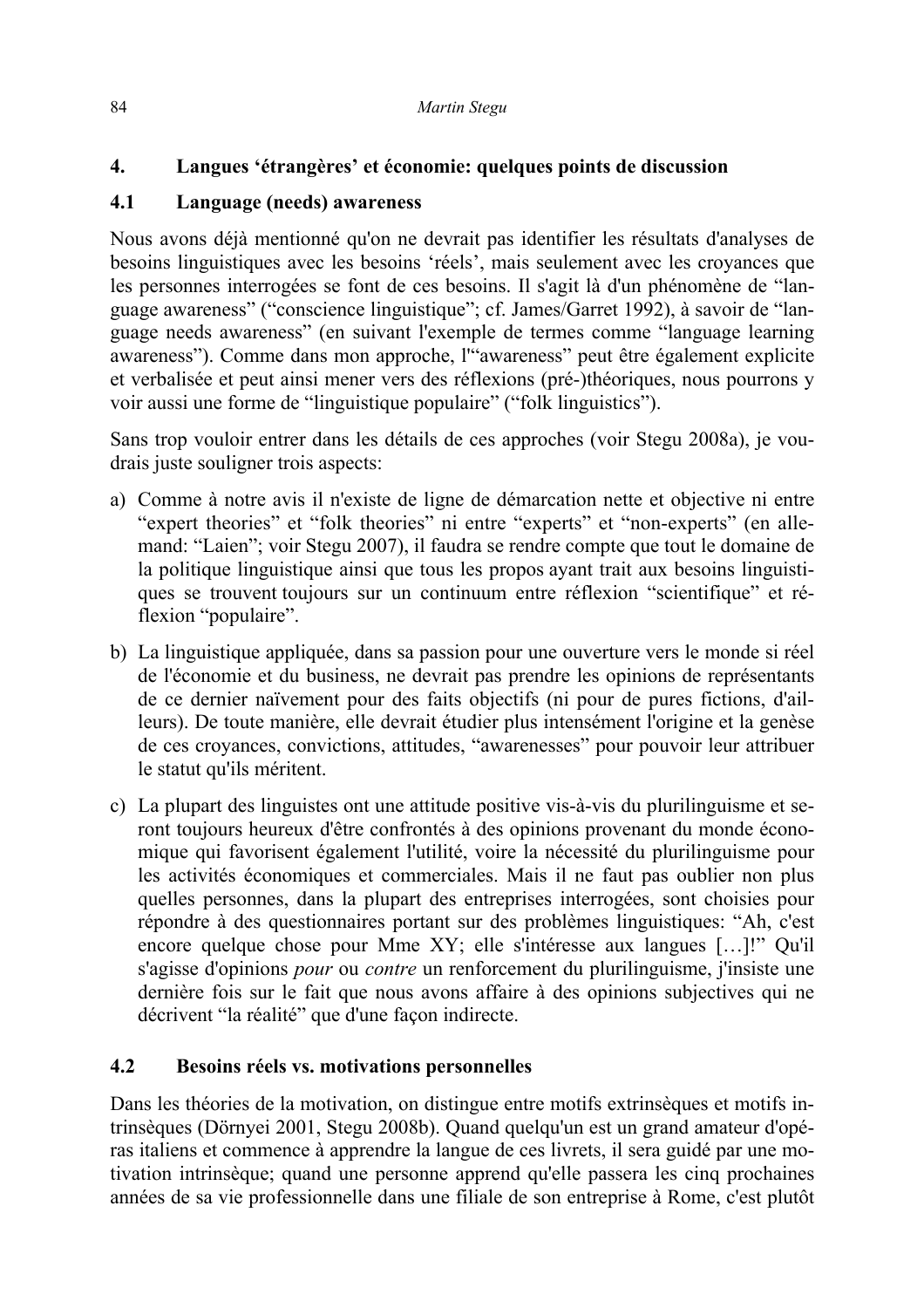une motivation extrinsèque qui la poussera à apprendre cette langue. La motivation est particulièrement forte, quand on arrive à synthétiser les motifs extrinsèques et intrinsèques: "J'ai toujours aimé l'Italie, c'est pourquoi j'ai posé ma candidature pour le poste à Rome. J'en profiterai aussi pour pouvoir enfin perfectionner mes connaissances de la langue italienne, un projet que j'ai déjà depuis longtemps."

La situation est bien sûr différente quand un élève doit "choisir" une langue à l'école. J'ai mis "choisir" entre guillemets, parce que a) souvent les alternatives sont très limitées et b) ce sont d'abord surtout les parents qui décident quelles langues seront plus utiles pour leurs enfants. Mais même après, quand l'étudiant en management international ("International Business Administration", voir ci-dessus) pourra choisir deux ou trois langues parmi l'anglais, le français, l'espagnol, l'italien, le russe et le tchèque, sa décision reposera sur un "mix" de motivations extrinsèques et intrinsèques, de besoins (supposés!) réels et motivations personnelles. Dans la plupart des cas, l'étudiant ne saura pas dans quel contexte international il travaillera un jour, et même s'il a l'intention de s'installer bientôt en Corée du Sud, il verra probablement que le coréen n'est pas une langue offerte par son école de commerce.

Il choisira donc des langues qu'il considère comme importantes, peut-être pour un plan de carrière relativement concret, peut-être parce qu'elles sont "généralement" considérées comme importantes. Il aura certainement une confiance de base que les langues offertes par son école ou par son université sont importantes soit à l'échelle mondiale soit pour la situation spécifique de son pays. Cette importance, nous nous en doutons, est encore construite et déterminée par le discours et ne se base pas exclusivement sur des 'vérités objectives'. Cependant l'importance créée par le discours ne reste pas réduite à celui-ci, le discours peut aussi créer des faits réels; l'importance de l'anglais comme langue internationale par excellence est certainement au moins partiellement le résultat d'une construction discursive: puisque tout le monde a parlé et reparlé du rôle dominant de l'anglais, la langue est devenue 'réellement' importante.

Le choix de l'anglais par un étudiant en économie et en gestion est devenu entretemps un fait incontournable; le choix des autres langues – quand l'étudiant ne se décide pas à se contenter d'une seule langue – est plus intéressant.

Depuis quelques années, on peut observer une vague d'enthousiasme mondiale pour l'espagnol. C'est une langue qui unit, comme l'anglais, le Vieux et le Nouveau Monde, et ne présente pas non plus de difficultés phonétiques et/ou grammaticales insurmontables. Comme on peut très bien l'observer auprès des étudiants de la WU de Vienne, beaucoup d'étudiants qui choisissent cette langue ressentent une forte motivation intrinsèque, une forte sympathie pour la culture hispanophone, très souvent aussi pour celle de l'Amérique latine. En même temps, ils sont convaincus que le choix de cette langue est aussi 'économiquement' bien fondé.

Dans le cas de l'italien, les étudiants ont également un rapport émotionnel assez fort avec le pays, sa langue et sa culture; ils choisissent cette langue surtout pour des raisons d'intérêt personnel – comme les motifs professionnels comptent beaucoup moins dans le choix ce cette langue, on peut dire qu'ils choisissent l'anglais pour leur travail et l'italien pour le plaisir (cf. Polagnoli 2004, Richterová 2005).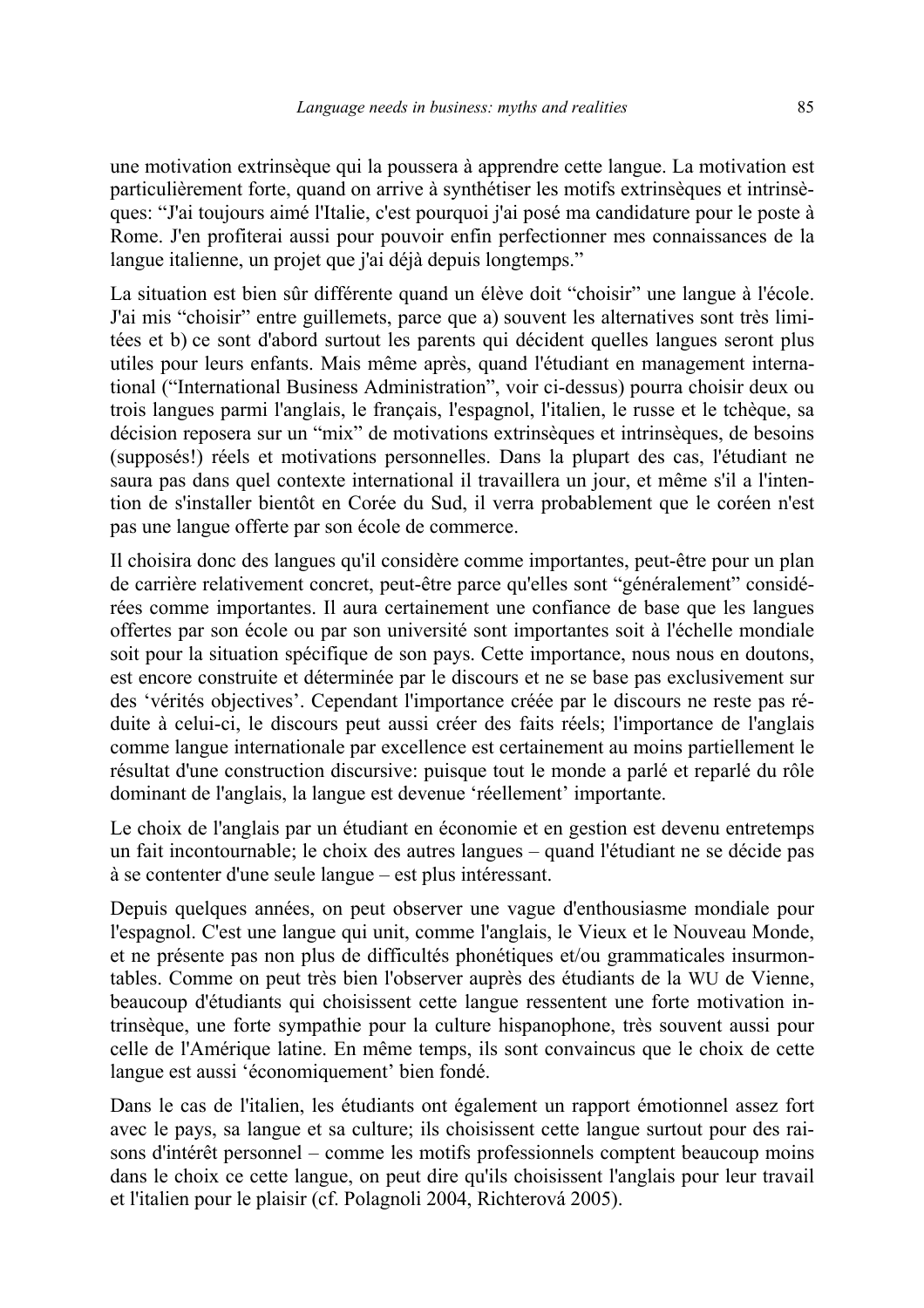Ce qui surprend, par contre, c'est qu'au moins pour l'économie autrichienne l'italien est toujours beaucoup plus important que l'espagnol, étant donné que l'Italie est – après l'Allemagne – le deuxième partenaire commercial de l'Autriche. Cela signifie que l'importance de l'espagnol pour un futur manager autrichien 'moyen' est plutôt un mythe qu'un fait réel.

Juste une petite remarque concernant le rôle du français pour nos étudiants: La langue française a été longtemps la deuxième langue étrangère 'automatiquement' apprise après l'anglais. Dans les écoles (secondaires) cette position est encore incontestée, mais dans les universités et les autres institutions de formation (écoles de langues etc.), c'est l'espagnol qui est en train de dépasser le français (ou l'a déjà dépassé). Pour les étudiants qui continuent à apprendre le français au niveau tertiaire, il y a seulement une minorité qui fait preuve de la même passion et du même degré d'identification que les étudiants ayant choisi soit l'espagnol soit l'italien. La plupart de ces étudiants continuent à apprendre le français pour la seule raison qu'ils le maîtrisent déjà, grâce aux connaissances acquises au lycée quelques années auparavant. (Alors que les étudiants parlant l'espagnol et l'italien voyagent très souvent dans les pays où ces langues sont parlées, j'ai rencontré très souvent des étudiants qui se présentent aux examens finaux de français sans avoir jamais mis le pied dans un pays francophone! Les autorités culturelles françaises ont certainement encore des tâches de marketing très intéressantes devant elles …)

# **4.3 Utilités directes et indirectes**

Il est impossible de prévoir quelles seront exactement les langues dont un étudiant de gestion aura "besoin" dans sa future activité professionnelle. Et même s'il nous paraît également impossible de donner une classification exacte et objective allant de langues économiquement *très* importantes à des langues *peu* importantes, chacun devra faire un choix entre au moins trois pôles: l'importance 'absolue' et mondiale d'une langue, l'importance régionale/locale d'une langue et l'importance (= la préférence) personnelle.

Dans ces réflexions, il ne faudra pas oublier que l'apprentissage d'une langue peut avoir aussi un effet indirect: Quand on apprend p.ex. l'italien, cet apprentissage ne sera pas inutile, même si on ne va jamais rencontrer de partenaire commercial italophone ou même si on ne va passer aucun séjour touristique en Italie. Chaque nouvelle langue élargit l'horizon interculturel et facilite ainsi le contact avec de nouveaux partenaires commerciaux étrangers ainsi que, très concrètement, l'apprentissage d'autres langues supplémentaires.

# **4.4 Quels niveaux pour quelles compétences?**

En parlant de besoins linguistiques, on ne devrait pas dire qu'on a besoin "de l'anglais" en tant que tel ni "du français" ou "de l'espagnol", sans préciser de quel "anglais" etc., et de quels niveaux de langues et de quelles compétences partielles on est en train de parler. En outre, dans toutes les réflexions et discussions autour de ce sujet, nous observerons une scission quasi-automatique entre deux catégories fondamentales: entre l'anglais d'un côté et toutes les autres langues de l'autre.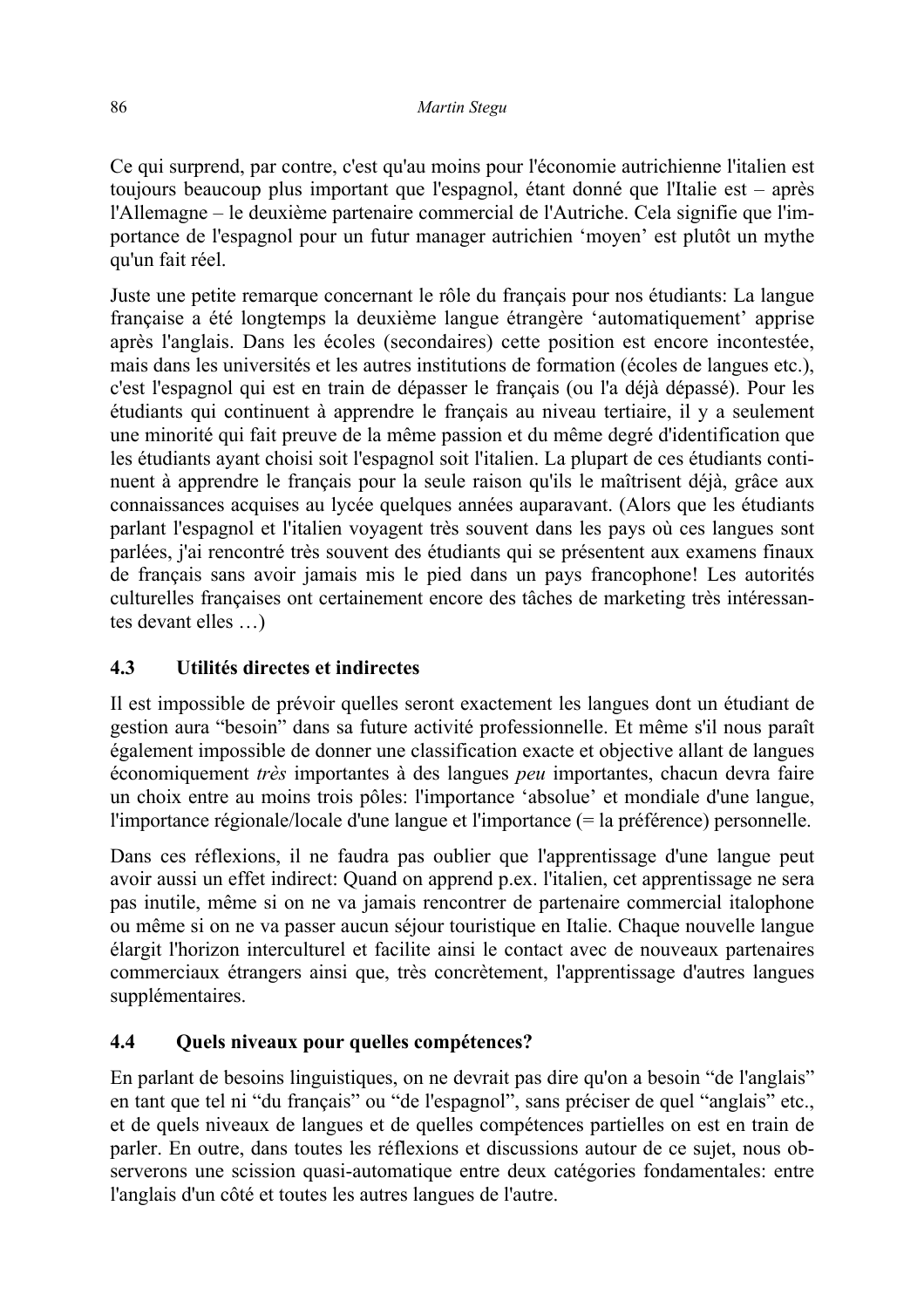Pour compléter cette vue panoramique, je voudrais juste évoquer encore quelques questions, sans toutefois vouloir ou pouvoir y donner des réponses définitives.

Quel anglais: l'anglais de la Grande-Bretagne ou des Etats-Unis ou d'une autre communauté anglophone? L'apprenant étranger doit-il se décider pour une seule variété anglophone reconnue? Pour un anglais (quasi-)parfait et (quasi-)natif ? Ou bien pour l'anglais ('un' anglais?) comme *lingua franca*, avec de considérables éléments (substrats) de la langue de départ?

Lorsqu'un individu apprenant l'anglais *plus* au moins une autre langue 'étrangère': le niveau de l'anglais devrait-il être forcément meilleur que le niveau de l'autre langue (selon la formule: "Les négociations se font en anglais, le *small talk* dans la langue locale.")?

Quelles sont les compétences partielles qui sont particulièrement demandées: les compétences langagières, grammaticales, lexicales etc. (vs. les compétences pragmatiques et interculturelles); les compétences orales, écrites, productrices, réceptrices; *small talk* vs. langues de spécialité, etc.? (Ici encore, il ne suffit pas seulement de poser des questions à différents groupes de managers, mais de développer des designs de recherche plus sophistiqués qui, il est vrai, n'entraineront pas de résultats 'objectifs', mais au moins des résultats 'moins subjectifs'.)

Et – si on ne peut pas partir de l'idéal d'une perfection quasi-native – quels sont les niveaux réalistes à atteindre (voir les niveaux A1-C2 du Conseil de l'Europe)?

# **4.5 Besoins linguistiques et contradictions discursives**

Sauf dans les rencontres de linguistes ou de représentants officiels d'organisations comme l'Union européenne et le Conseil de l'Europe, les discours portant sur l'importance des langues contiennent potentiellement des contradictions. Cela vaut aussi pour le monde de l'économie et du business qui est *a priori* très "glottophile". Mais il y a également une co-présence de voix qui ne cessent de prétendre qu'en principe l'anglais suffit comme seule langue de communication (et d'apprentissage). Ou bien, pour revenir à la situation de mon université, où personne ne dira officiellement et publiquement que "les langues ne sont pas importantes", mais quand il s'agit de prévoir des cours de langues dans les curricula, d'un seul coup toutes les autres matières deviennent plus importantes et il ne reste presque plus de place pour les langues …

Même si on est d'avis que *tous* les discours sont potentiellement contradictoires, des analyses détaillées des discours portant sur les langues et sur le plurilinguisme pourraient vérifier si ces derniers sont peut-être soit plus contradictoires soit moins contradictoires que d'autres types de discours, ce qui nous donnerait une image intéressante sur le rôle effectivement attribué aux langues étrangères et à leur importance dans la société.

### **5. En guise de conclusion: raisonnements économiques vs. raisonnements culturels, politiques, philosophiques et éthiques**

Quand on a l'intention de prêcher l'idée du plurilinguisme, on tend à chercher des arguments provenant d'autres domaines qui devraient et pourraient soutenir cette idée de base. Comme de nos jours le discours économique et "business" jouit d'un très haut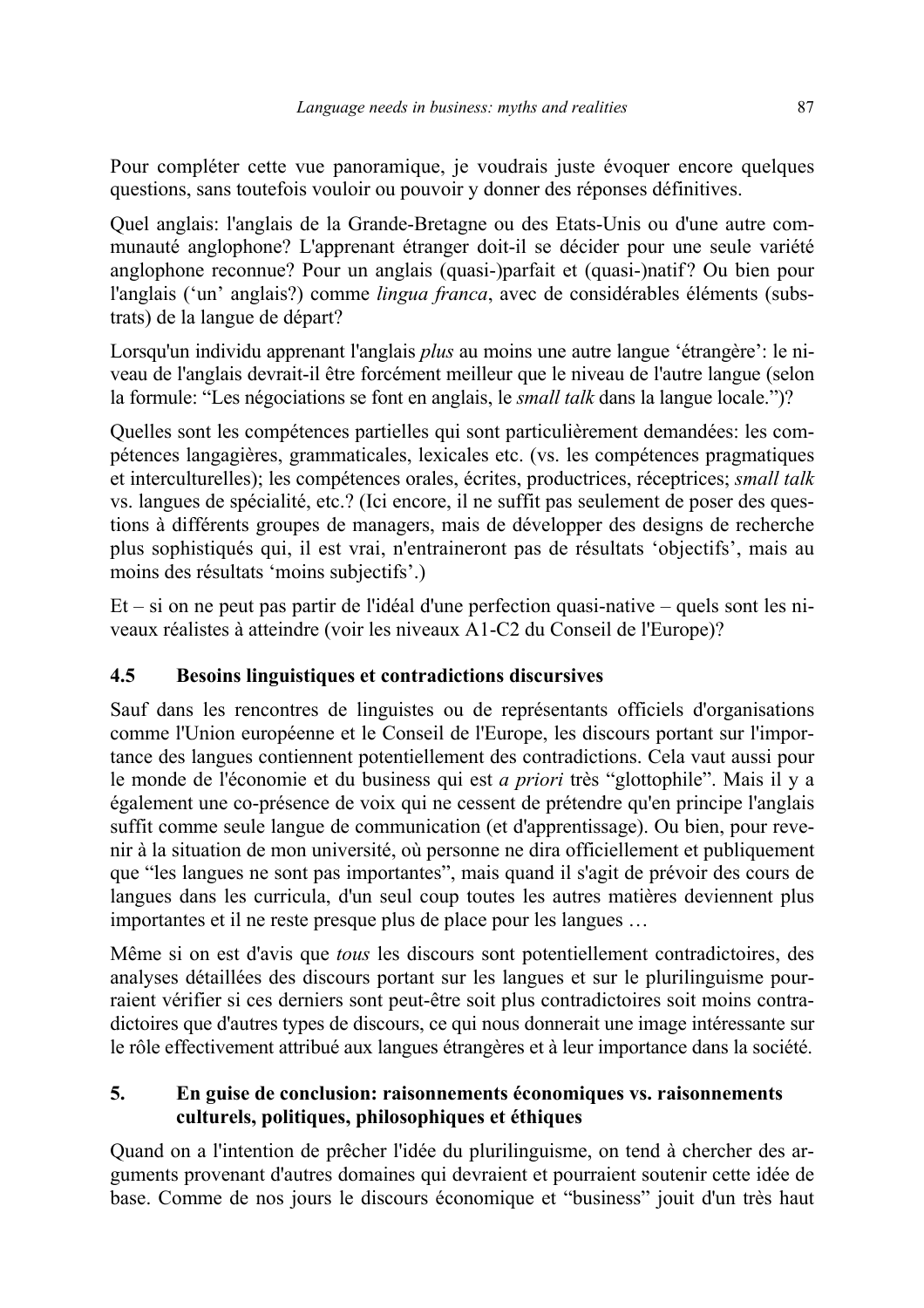prestige, certaines personnes veulent en quelque sorte remplacer les arguments traditionnels par des arguments économiques. Même si on essaie de mesurer la force économique de langues ou de compétences langagières (voir Grin 1996), je ne trouve pas justifié qu'on commence à considérer les arguments économiques comme les seuls arguments valables.

Bon nombre de linguistes, lesquels sont souvent très critiques vis-à-vis de l'influence que le 'pouvoir' peut avoir sur notre langue et sur nos processus communicatifs (voir Fairclough 1992), se méfient de la force totalisatrice du discours économique. Il faut relativiser ce dernier, surtout quand on veut l'analyser avec une certaine distance – ce qui n'exclut pas qu'on le prenne au sérieux, bien au contraire.

Pour défendre l'idée du plurilinguisme, il faut choisir une vue globale qui synthétise des réflexions culturelles, philosophiques, éthiques, politiques *et* économiques. En voulant se baser uniquement sur des arguments économiques, on adopte peut-être une attitude actuellement à la mode, mais qui ne peut pas tenir compte de la complexité du phénomène en question.

#### **6. Bibliographie**

- Archan, S./Dornmayr, H. (2006): *Fremdsprachenbedarf und -kompetenzen. Unternehmensbefragung zu Ausbildungsqualität und Weiterbildungsbedarf*. Wien: ibw.
- Archan, S./Holzer, C. (2006): *Sprachenmonitor. Zahlen, Daten und Fakten zur Fremdsprachensituation in Österreich*. Wien: ibw.
- Dörnyei, Z. (2001): *Motivational strategies in the language classroom*. Cambridge: Cambridge University Press.
- ELAN: *Effects on the European Economy of Shortages of Foreign Language Skills in Enterprise*, cf. http://www.cilt.org.uk/research/projects/employment/elan\_finalreport.pdf (consulted on 7/4/2009).
- Fairclough, N. (ed.) (1992): *Critical language awareness*. London: Longman.
- Foucault, M. (1969): *L'Archéologie du savoir*. Paris: Gallimard.
- Grin, F. (ed.) (1996): *Economic approaches to language and language planning* (Special issue). International Journal of the Sociology of Language, 121.
- James, C./Garrett, P. (eds.) (1992): *Language Awareness in the Classroom*. London: Longman.
- Jenkins, J. (2007): *English as a lingua franca*. Oxford: Oxford University Press.
- Polagnoli, L. (2004): *Neue Marketingstrategien als Antwort auf verändernde Marktbedingungen: eine Analyse für das Fach Italienisch am Institut für Romanische Sprachen der Wirtschaftsuniversität Wien.* Wien: Wirtschaftsuniversität Wien (unpublished diploma thesis).
- Richterová, L. (2005): *Mit welchen Sprachen zum Erfolg? Eine empirische Studie zur Wahl der Fremdsprachen an der Wirtschaftsuniversität Wien*. Wien: Wirtschaftsuniversität Wien (unpublished diploma thesis).
- Seidlhofer, B. (2004): Research perspectives on teaching English as a lingua franca. In: *Annual Review of Applied Linguistics* 24, 209-239.